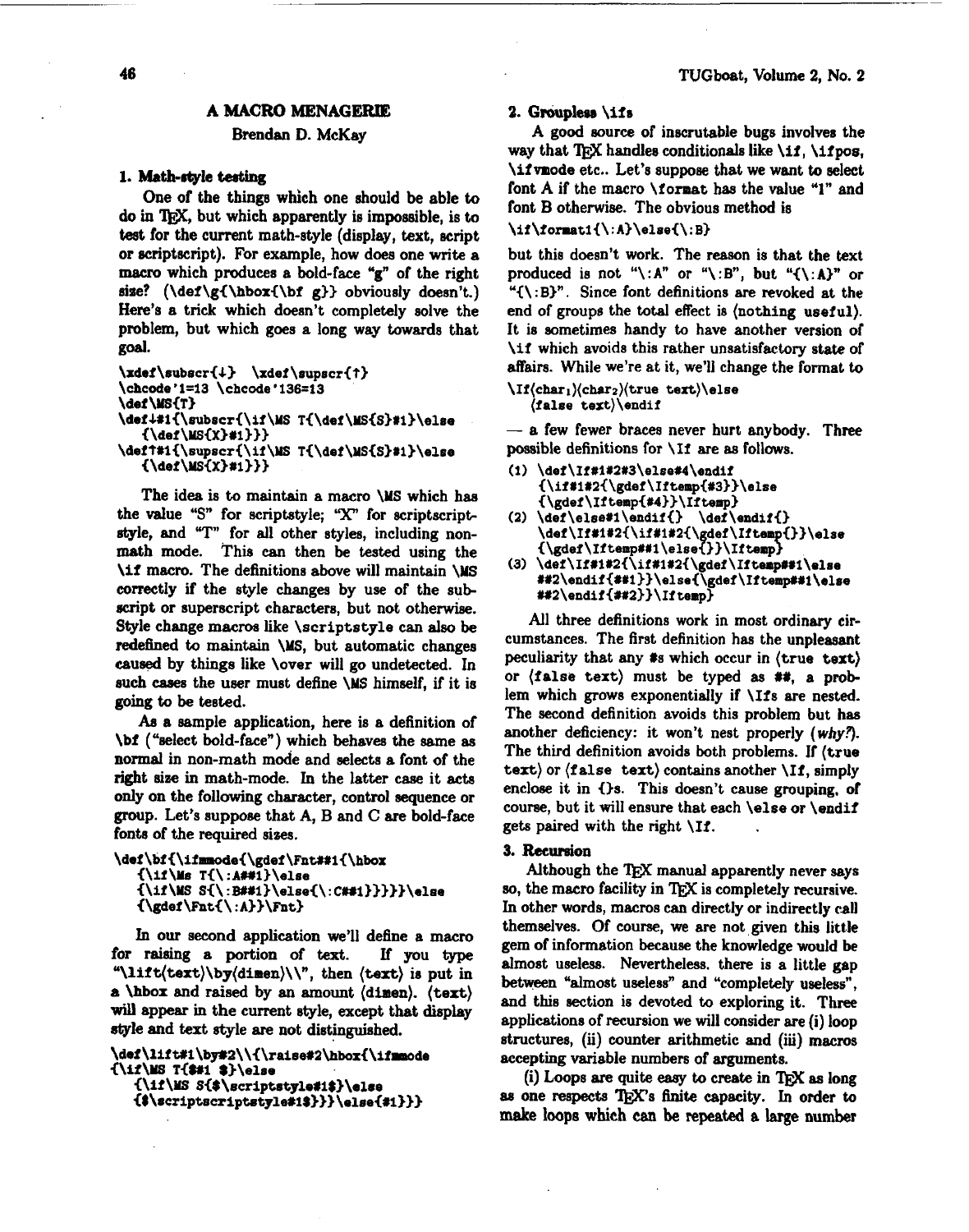of times, the recursive call must be the very last thing in the expansion, and in particular it must not be in a group (TFX won't nest groups to an indefinite depth). The last requirement means that the recursive call can't be part of the result text of a conditional (see Section **2).** Here's some examples:

```
\def\savecount#1#2{\ifpos#1{\xdef
   #2{\count#1}}\else
   \{\setminus \mathsf{setcount#1}-\mathsf{z#1}\x\text{d#2}\{-\count#1\}\setcount#l-\count#i)) 
\gdef \~temp#l#2{#2\~loop#l<#2)) 
\def \~loop#l#2~\ifpostiC)\else 
   i\gdef \~temp##l##2{>)\~teap#l<#2)) 
\def\while#1#2\endwhile{\Wloop#1{#2}\gdef
    \Wtemp##l##2(##2\~loop##1(##2))) 
\def \repeat#l\times#2\endrepeat 
   <\savecount9\~tem~\.setcount9#1 
   \while9{#2\advcount9by-l)\endwhile 
   \{\setminus \text{setcount9} \times \text{temp}\}
```
**\savecount(digit)(control** sequence) saves **the** value of a counter in a control sequence. **\while(digit)(text)\endwhile** will produce (text) repeatedly until \count(digit) becomes non**positive.** (Presumably (text) will set the counter non-positive eventually.) \whiles can be nested if **tl.ey use** different counters.

**\repeat(value)\times(text)\endrepeat** will produce (text) precisely (value) times, where (value) can be either a number or a counter. The use of \Rtemp in \repeat enables \repeats lo be nested to one level, but no further. For example, **\repeat5\times(x-\repeat3\times**  aA\endrepeat)\endrepeat produces

### x-aAaAaAx-aAaAaAx-aAaAaAx-aAaAaAx-aAaAaA.

(ii) The fact that counter operations like multipli. ation and division are not provided by TEX is one indication of their likely usefulness. Of course, that won't stop us from doing these operations anyhow. \def **\neg#l{\setcount#l-\count#l)**  \def \Hlf #l#2 **(\advcount9by-#2\advcount9by-#2**  \ifpos9~\advcount#l by#2)\else  $\{\a{vcount9b}$ <sup>#2</sup>\advcount9b $\#2\}$ \def\halve#1{\savecount9\Htemp **\setcount9\count#l\advcount9\setcount#l 0**  \H1f#11073741824 \H1f#1536870912 \Hlf #l268435456 \Hlf#1134217728 \Hlf#167108864 \Hlf#133554432 \Hlf#116777216 \H1f#18388608 \H1f#14194304 \H1f#12097152 \H1f#11048576 \H1f#1524288 \H1f#1262144 \Hlf#1131072 \Hlf#165536 \Hlf#132768 \H1f#116384 \H1f#18192 \H1f#14096 \Hlft12048 \Hlf#ll024 \Hlf#1512 \Hlf#1256 \H1f#1128 \H1f#164 \H1f#132 \H1f#116 \H1f#18  $\H11*14 \ H11*12 \ H11*11 {setcount9\Htemp}$ **\def \multiply#l\into#2~\setcount8#l\setcount9**  \count#2\setcouat#2 **0**  \while8\if even8{)\else

**(\advcount#2by\couatS)** 

**\advcount9by\count9\halve8\endrhile)** 

```
\def\divide#1\into#2{\setcount9\count#2
   \setcount#2-1\advcount9
   \while9{\advcount#2by1
   \advcount9bv-#1}\endwhile}
\def\Divide#1\into#2{\ifpos#2{\divide#1\into
  #2}\else{\neg#2\divide#1\into#2\neg#2}}
\def\sqroot#1{\setcount9\count#1\advcount9
   \setcount#1-1\setcount81
   \while9{\advcount9bv-\count8
```
\advcount#1by1\advcount8by2}\endwhile}

\halve(digit) will divide any counter other than counter 9 by two, provided its original value is in the range **0** to 4294967294. Some of the earliest calls to \Hlf will need to be removed for machines with small word-sizes. \sqroot(digit) will take the square root of any non-negative counter other than counter 8 or 9. In the other **cases,** the format is **\operation(value)\into(digit),** where (value) is a number or a counter and (digit) is a counter number for the other argument and the answer. (value) must be non-negative in each **case.** \count(digit) may be negative for *\Divide* or *\multiply but not* for **\divide.** The restrictions on which counters can't be used and which counters are destroyed **are**  most easily seen by examining the definitions. Both \halve and \multiply are quite fast, but \divide, \Divide and \sqroot take time proportional to the answer.

(iii) The method by which recursion can **allow**  a macro to apparently accept any number of **argu**ments is best illustrated by an example. The macro \options below will accept any number of single character arguments, each of which will presumably cause some useful action. If an **3"** occurs it must be followed by two arguments (which somehow belong to the x). Also, a "d" implies a "j" as well. The end of the argument list is indicated by a period. A **poe**sible call would be "\options  $rr(30pt){75pt}_d$ .".

```
\def\options#1{def\Next{\options}
   \If a#1(something)\else\endif
   \If j#1(something)\else\endif
   \Xi x#1
    \def\Next##1##2{{something}\options}
    \else\endif
   \If d#1(something)
    \options j. \def\Next{\options}\else\endif
   \If .#1\def\Next{}\else\endif
   \text{Next}
```
A macro of this sort is invaluable in writing a general purpose macro package, **especially** one to be used by **many** people. A large number of different style options can be provided, and each user can easily select any combination.

#### *Reseaxch Problems:*

**(1)** Speed up **\dioide** and \sqraot.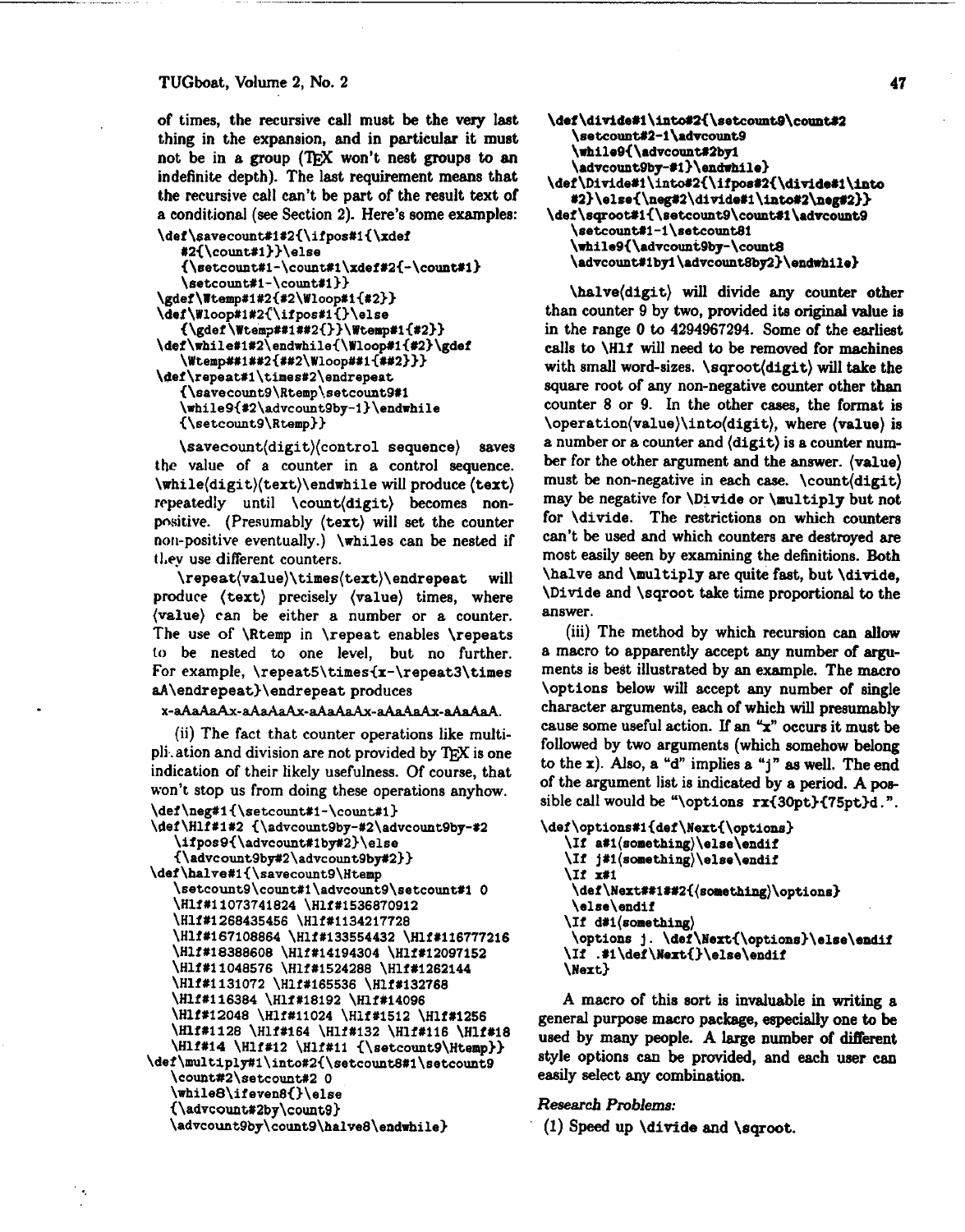(2) **Wte** a **macro** which tests two character strings for a character in common. Then dream up an application.

## 4. **Pictures**

In this section we describe a few macros which **can**  facilitate the drawing of complicated diagrams. The two macros at the heart of the method are these:

```
\def\picture#1#2#3#4\endpicture{{\varunit#i
   \v{vbox to #2{\vss\hbox{\thinspace}+3{\1#4\hbox{\tt}+4}}\def \put#l (#a, #3) (\raise#3vu\hbox to Opt 
   (\hs~p#2vu#l\hss~\ !
```
The result of  $\pi_1(\text{dimen}_1)(\text{dimen}_2)$ **(dirnen3)(hlist)\endpicture** is a vertical box of height (dimen<sub>2</sub>) containing a horizontal box of width (dimen<sub>3</sub>) which contains (hlist). (dimen<sub>1</sub>) becomes **lvu.** Each position in the picture has coordinates of the form  $(x, y)$ , where x is the distance in **vu** from the left boundary and y is the **distance** in **vu** from the bottom of the picture. Thus **(0,O)** is the reference point of the picture. To put **(something)** at position **(36,475)** simply type **\put(something) (36,475).** The second coordinate cannot be negative. Both coordinates can be specified as the values of counters.

By putting **\puts** inside **\puts,** a temporary change of origin can be affected, allowing sections of the picture, to be moved around in one piece. For even greater flexibility, picture a **\picture** within a **\picture.** (The inside **\picture** should be given width zero.) The overall scale of the picture can be adjusted by changing  $\langle$  dimen<sub>1</sub> $\rangle$ .

Just for fun, we'll give macros for inserting horizontal or vertical rules into a picture and for drawing dotted lines.

```
\def \line (11. #2) (113, Xa) (\put\aetcountS#4 
   \advcountSby-#2 
   \if pos8(\hekip-0.2pt 
   \mule depthopt vidthO.4pt heighc \cmt8vu> 
   \else~\setcount8#3\advcount8by-#l 
   \mule depth0.2pt width \countsvu 
   height 0.2pt) (ti, #2) 3 
\def \apeck(\h~kip-0.3pt 
   \vnile height0.3pt depth0.3pt width0.6pt) 
\def \dotliner1 (#a, 13) (~4, #5) (\put 
   \speck (#2, #3) \setcount7#4 
   \sdvcount7by-#2\setcount8#5\.dvcotmteby-#3 
   \Divide#1\into7\Divide#1\into8
   \sotcount5#2\aetcount6#3 
   \rep~a#i\tlmes\ad~~0unt5b~\co\mt7 
   \advcount6by\count8 
   \put\epeck(\count5, \couut6) \endropeat\ ! 3
```
 $\langle$ line  $((\text{coords}_1))$   $((\text{coords}_2))$  will draw a solid line between the points given. These must be specified in the order left-right for a horizontal rule and bottom-top for **a vertical rule.** 

\dotline(value)((coords<sub>1</sub>))((coords<sub>2</sub>)) will draw **a** dotted line consisting of **(value)+l \specks**  between the points specified, which can be given in either order. The last **\speck** can be misplaced by up to **(va1ue)vu** due **to** rounding error, so **Ivu** should be smdl if **(value)** is large. **\dotline** can be used to make solid diagonal lines by placing **many** small dots very close together, but you won't get far before TFX runs out of space. Both **\line** and **\dotline** will only accept integer coordinates, but this is no restriction if **lvu** is small.

**\picture** can also **be** used as a very versatile and simple to use system for creating complicated symbols, like  $\oplus$ .

We conclude with a couple of more complicated **\pictures.** Here is the source for the second:

```
\def \overt~\lorer2.5pt\hbox 
   \{\hbox{\scriptsize\verb|skip-2.3pt|:u\char'5}\}\def\cvert{\lower2.5pt\hbox
   <\hskip-2.3pt\ : u\char '173) 
\picture{0.083pt}{size}{size}
   \setcountcl 5000\setcount5 4980 
   \setcount6 4620\setcount7 0 
   \while4{\setcount3 3800\setcount2 3780
   \setcount1 3420 
   \while3\if even7 
   C\put\overt(\count3, \count41 )\else 
   (\put\cvert (\count3, \count4) )\if poel(\line 
   (\countl, \count4> (\count2, \count4))\elseO 
   \ifpos6(\line 
   (\count3. \count6) (\come, \count5) )\else0 
   \advcount7\advcountlby-400\advcount2by-400 
   \advcount3by-400\endrhile 
   \advcount7\advcount4by-400\advcount5by-400 
   \advcount6by-40O)\endrhile 
\endpicture
```